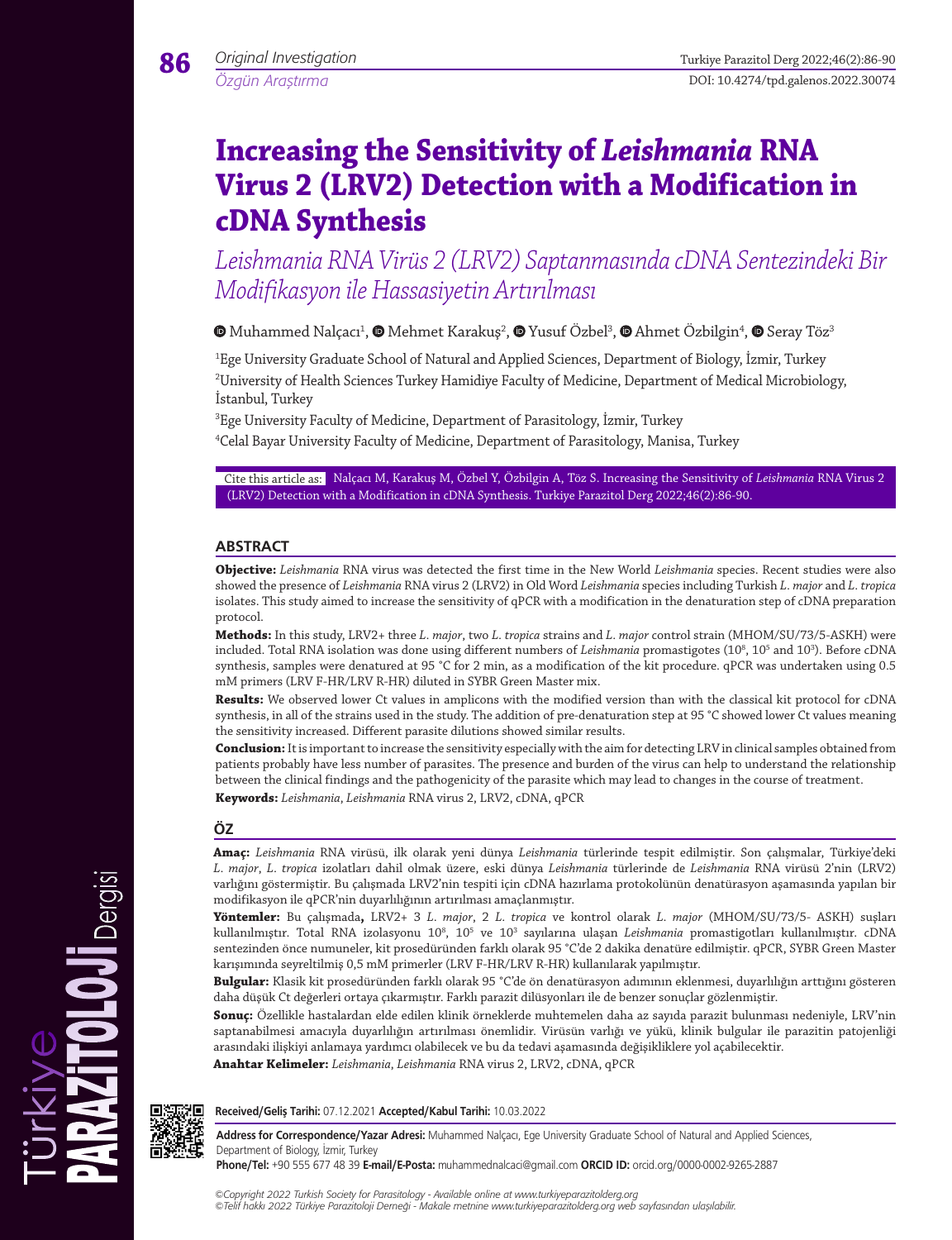### **INTRODUCTION**

Leishmaniasis is a vector-borne disease and endemic in more than 98 countries with the main clinical forms as cutaneous, mucocutaneous and visceral leishmaniasis (1,2). As an estimation, 350 million people are at risk of leishmaniasis globally (2). As agents, more than 20 *Leishmania* spp. protozoan parasites in *Leishmania* genus are transmitted by infected female sand flies (3,4). Cutaneous leishmaniasis (CL), the most common clinical form, is endemic in New and Old World countries, with an estimated one million new cases each year. CL is mainly caused by *L. tropica* and *L. major,* and less frequently by *L. infantum* and *L. aethiopica* in the Old World. Also, localized CL cases caused by *L. donovani* have been reported (5,6). Turkey is one of the 12 countries including Syria, and Iran, as being high-burden (>2.500/year cases) for CL in 2016 according to World Health Organization (4,7).

In Turkey, CL is endemic in Southeast Anatolia and the East part of the Mediterranean region, and most of the cases (96%) were reported from Şanlıurfa, Adana, Osmaniye, Hatay, Diyarbakır, İçel and Kahramanmaraş. In recent years, CL cases were also reported in the areas where known as non-endemic possibly due to migrated refugees and non-permanent workers. *L. tropica* is the most reported agent of CL and followed by *L. infantum* and *L .major* in Turkey. Recently, the presence of *L. donovani* as a causative agent of CL has been also shown in the country (8,9). *L. tropica* is known to cause anthroponotic CL with a slow course (12-18 mo) and late ulceration. However, *L. major* is known as zoonotic CL and lesions show a severe inflammation and recover in fast course (2-8 mo). Frequently, *L. major* can cause big, ulcerative and usually wet lesions or dysfunctional scarring (8). The disease progresses to chronic form in 5-10% of total CL cases which does not improve spontaneously or with treatment in two years in Turkey (10).

Aggressive symptomatic outcomes of CL has been implemented to a strong correlation with parasite species due to the presence of parasite-intrinsic virulence factors (11). *Leishmania* RNA virus (LRV) belongs to a double-stranded RNA virus genus, in Totiviridae family. Because of differences in gene regulation and sequences, LRV differentiated as LRV1 and LRV2 that seen in the New and Old World respectively. LRV1 has been detected in *L. guyanensis, L. braziliensis* and *L. shawi* in the New World (12-15) while LRV2 has been detected in *L. major, L. aethiopica, L. infantum,* and *L. tropica* in the Old World (16-19). Recently, the role of LRV on the development of infectious metastases in the New World has been shown in some studies in both human and animal models and the presence of LRV1 predisposing to metastatic development indicates a relationship between the virus and metastatic complications of the disease, such as mucocutaneous leishmaniasis (20). For this reason, the detection of the LRV became important for understanding different clinical outcomes of CL. For the detection of LRV, different molecular and serological methods are used with different sensitivities.

In this study, we aimed to increase the sensitivity of quantitative real-time polymerase chain reaction (qPCR) based detection of LRV with by adding a modification step in cDNA synthesis using *L. major* and *L. tropica* strains which are found to be LRV2-1 positive previously (19).

### **METHODS**

#### **Parasite Cultures**

Previously isolated and cryopreserved, three *L. major* and two *L. tropica* LRV2 positive strains (19) and a control strain (MHOM/ SU/73/5- ASKH, *L. major*) which was also LRV2 positive were included Table 1.

Mass cultivation of *Leishmania* promastigotes were performed in RPMI 1640 medium supplemented with 10% fetal calf serum at 24-25 °C. Different promastigote dilutions (1x10 $^{\circ}$ , 1x10 $^{\circ}$  and 1x103 ) were prepared for comparison.

#### **RNA Isolation and Complementary DNA (cDNA) Synthesis**

Total RNA was isolated with different promastigote dilutions using trizol reagent (Roche) as performed previously (19). The quantity of the extracted RNAs was analysed using a NanoDrop spectrometer 100 ng RNA was added per reaction. Synthesis of cDNA was performed using a cDNA Synthesis Kit (EvoScript Universal cDNA Master, Roche) with random hexamer primers according to the protocol provided by the manufacturer (15 min at 42 °C, 5 min 85 °C, 15 min at 65 °C and cool to 4 °C with an unlimited hold time). The modification was done prior to cDNA synthesis, the samples were denatured at 95 °C for 2 min, as a modification of the kit procedure.

#### **qPCR**

Quantitative real-time PCR was performed with a reaction solution of 0.5 mM primers in SYBR Green Master mix (Roche). The reaction performed with an initial denaturation (95 °C for 5 min) followed by 40 amplification cycles (10 s at 95 °C, 10 s at 55 °C, 10 s at 72 °C) and a fluorescence detection step (70 °C to 95 °C) with quantification of amplified DNA after each cycle. The DNA oligonucleotides (Microsynth, Switzerland) targeted LRV 2-1 RNA Dependent RNA polymerase (*RdRp*) gene were used (18,19). Molecular grade water was used as negative control.

| Table 1. LRV positive strains used in the study                                         |                                 |                                |                   |                                |
|-----------------------------------------------------------------------------------------|---------------------------------|--------------------------------|-------------------|--------------------------------|
| <b>Strain WHO code</b>                                                                  | <b>Clinical type</b>            | Leishmania species             | <b>LRV</b> code   | <b>LRV</b><br>accession number |
| MHOM/TR/93/EP1                                                                          | VL                              | L. tropica                     | LRV2-Ltr-EP1      | MK24753                        |
| MHOM/TR/04/EP92                                                                         | CL                              | L. tropica                     | LRV2-Ltr-EP92     | MK24757                        |
| MHOM/TR/2012/CBU18                                                                      | СL                              | L. major                       | LRV2-Lmj-CBU18    | MK24760                        |
| MHOM/TR/2014/CBU33                                                                      | CL                              | L. major                       | LRV2-Lmj-CBU33    | MK24761                        |
| MHOM/TR/2013/CBUALA17                                                                   | CL                              | L. major                       | LRV2-Lmj-CBUALA17 | MK24762                        |
| MHOM/SU/73/5ASKH                                                                        | International control<br>strain | L. major (positive<br>control) | LRV2-Lmj-5-ASKH   |                                |
| WHO: World Health Organization, CL: Cutaneous leishmaniasis, VL: Visceral leishmaniasis |                                 |                                |                   |                                |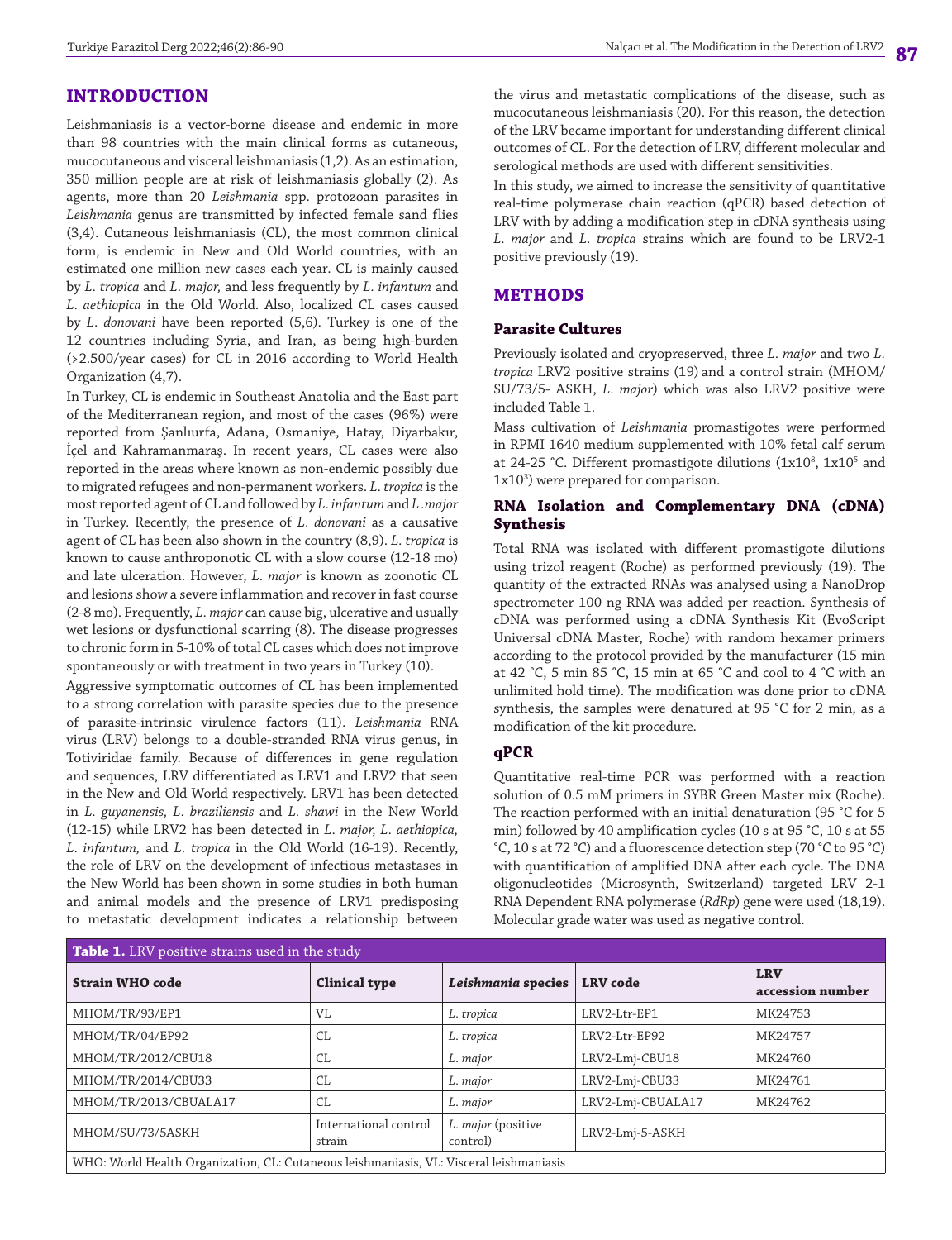# **Statistical Analysis**

Statistical analysis has not been made in this study.

# **RESULTS**

## **Effect of pre-cDNA Modification on Cycle Treshold (Ct) Values**

The differences were determined after the modification was applied. After the amplification of LRV2-1 specific RNA dependent RNA polymerase (RdRp) region, we observed lower Ct values in amplicons with modified version than classical kit protocol for cDNA synthesis in all of the strains used in the study (Only one strain at the 10<sup>5</sup> dilutions showed discordance with other results). This is showing that the sensitivity of the quantitative real time PCR (qPCR) is increasing by modification in cDNA synthesis protocol (Table 2).

# **Results with Limiting Dilution**

Whether this difference in the sensitivity of qPCR performed with the products of the modified and classical cDNA synthesis is effected with the limitation of the parasite numbers is also examined. With this aim modified and classical protocols were performed to three different dilutions as  $10^8$ - $10^5$  and  $10^3$  to all strains included in the study and than PCR results were compared. Lower Ct values in  $1x10^8$  and  $1x10^5$  parasite numbers than  $1x10^3$ in all strains. When the test conducted using  $10^3$  parasites, Ct values increased to 37-38 depending on different strains (Table 2). These values can be considered as weak reactions and in some cases it can be said that they are inadequate to give clear results. In the melting curve analyzes, there were not any non-specific products. All of our products were higher than 80 °C showing that they are not primer dimers but PCR products (Figure 1).

# **DISCUSSION**

Studies have shown LRV positivity in *Leishmania* species/strains is one of the important factor in the worsening of prognosis of CL lesion and drug resistance of the causative agent (21). Previously, LRV was found to be positive in some *L. major* and *L. tropica* strains isolated from Turkey (19) after it is reported in the *L. major, L. infantum* and *L. aethiopica* strains from Old World countries (17,18). In this study, we aimed to increase the sensitivity of PCR by the modification of cDNA synthesis due to double stranded character of LRV. SYBR green qPCR was performed in order to compare the sensitivity of the modified method. In the literature, we could not find any application for LRV similar to our modification step (17,22). However, we have observed in several publications that for different double-stranded viruses a additional step is added before cDNA synthesis (23-25). In two studies, on Bursal disease virus seen in young chickens and Magnaporthe oryzae virus, which causes disease in rice plants, denaturation process was applied before cDNA synthesis. No information about the purpose of predenaturing was given in the studies (23,25). In recent studies on Pseudomonas virus and Saccharomyces cerevisiae virus, it has been reported that DMSO is used together with the temperature factor before cDNA synthesis. So far, successful results have been obtained in the denaturation of dsRNA. However, more research is needed on this subject (26,27).

|                                    |                                 |                                   | corresponding measure of the viral load per parasite may be one of the factors associated with the pathogenesis of Leishmania               |                                                     |                                                     |                                                     |                                                                      | Table 2. Sybr green real-time PCR assays for the detection of LRV2 and Ct values of different dilutions respectively. This relative abundance which gives a |
|------------------------------------|---------------------------------|-----------------------------------|---------------------------------------------------------------------------------------------------------------------------------------------|-----------------------------------------------------|-----------------------------------------------------|-----------------------------------------------------|----------------------------------------------------------------------|-------------------------------------------------------------------------------------------------------------------------------------------------------------|
| <b>Strain WHO</b><br>code          | Clinical<br>type                | Leishmania<br>species             | pre-denaturation<br>(Ct value)<br>1x10 <sup>8</sup>                                                                                         | pre-denaturation<br>(Ct value)<br>1x10 <sup>5</sup> | pre-denaturation<br>(Ct value)<br>1x10 <sup>3</sup> | non-denaturation<br>(Ct value)<br>1x10 <sup>8</sup> | non-denaturation non-denaturation<br>(Ct value)<br>1x10 <sup>5</sup> | (Ct value)<br>1x10 <sup>3</sup>                                                                                                                             |
| MHOM/TR/93/<br>EP <sub>1</sub>     | $\mathbb{Z}$                    | L. tropica                        | 31,22                                                                                                                                       | 36,84                                               | 37,55                                               | 36,28                                               |                                                                      |                                                                                                                                                             |
| MHOM/TR/04/<br>EP <sub>92</sub>    | J                               | L. tropica                        | 17,97                                                                                                                                       | 31,64                                               | 36,45                                               | 20,45                                               | 29,91                                                                | 39,94                                                                                                                                                       |
| MHOM/TR/2012/<br><b>CBU18</b>      | J                               | L. major                          | 2.33                                                                                                                                        | 6.67                                                | 7.20                                                | 4.67                                                | 9.05                                                                 | 11,02                                                                                                                                                       |
| MHOM/TR/2014/<br>CBU <sub>33</sub> | J                               | L. major                          | 26,17                                                                                                                                       | 32,67                                               | 35,28                                               | 28,72                                               | 33,19                                                                | 39,94                                                                                                                                                       |
| MHOM/TR/2013,<br>CBUALA17          | J                               | L. major                          | 30,08                                                                                                                                       | 30,25                                               | 31,37                                               | 32,48                                               | 34,37                                                                | 38,08                                                                                                                                                       |
| SU/73/5ASKH<br>MHOM/               | International<br>control strain | (Positive<br>L. major<br>control) | 7.78                                                                                                                                        | 8.37                                                | 9.96                                                | 10,81                                               | 11,09                                                                | 11,70                                                                                                                                                       |
|                                    |                                 |                                   | WHO: World Health Organization, CL: Cutaneous leishmaniasis, VL: Visceral leishmaniasis, Ct: Cycle treshold, PCR: Polymerase chain reaction |                                                     |                                                     |                                                     |                                                                      |                                                                                                                                                             |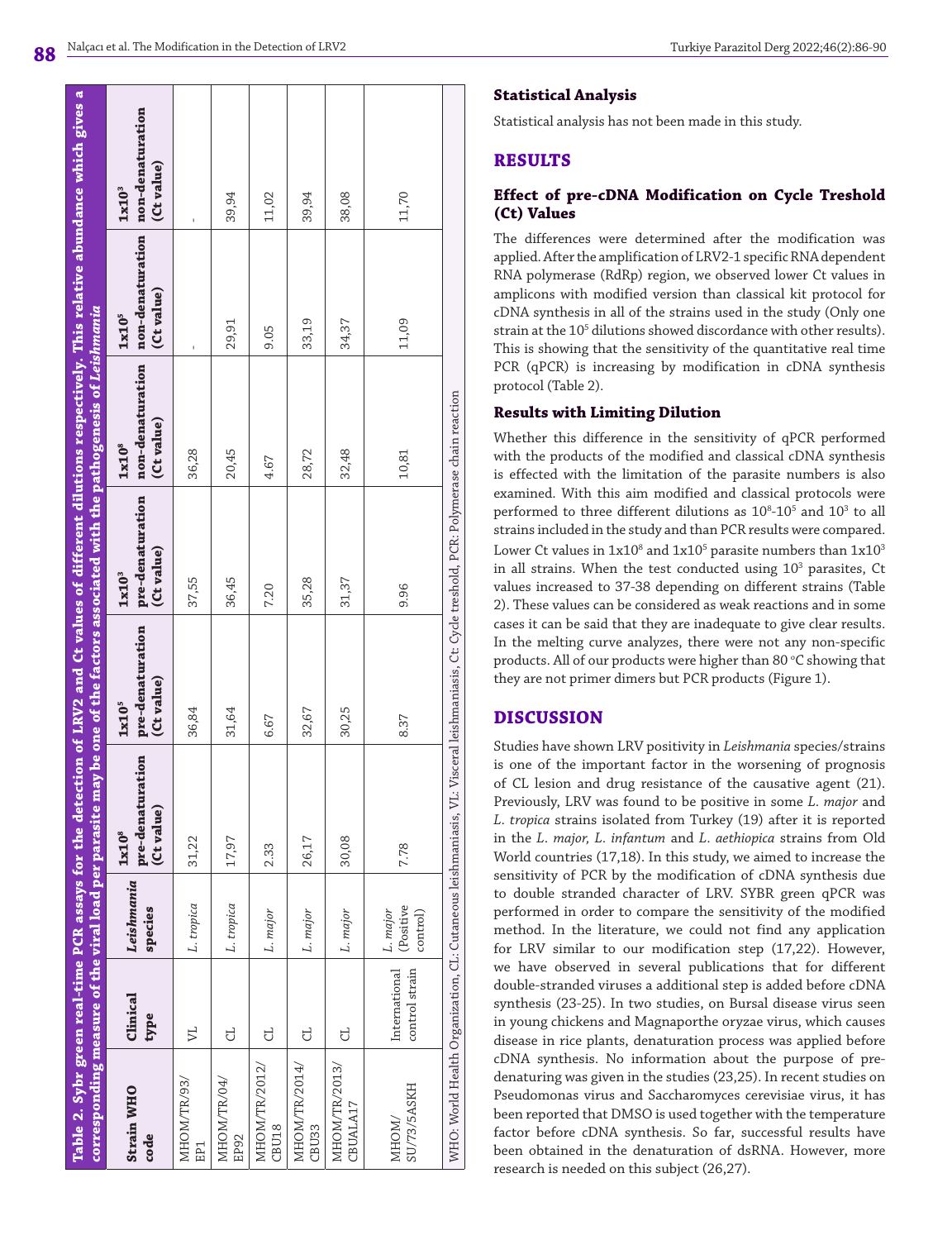



The modification in this study was applied in order to separate the chains of the double stranded virus, LRV2, allowed us to obtain different Ct values on the same strain. We observed lower Ct values in amplicons with the modified version for cDNA synthesis in the strains included in the study except one (MHOM/ TR/04/EP92). We observed incompatibility in only this strain at the 105 dilutions, probably due to a manipulation in the lab. This is showing that the sensitivity of the qPCR increase with our modification in cDNA synthesis protocol. The importance of the modification was also showed with the limiting dilution of the parasites (Table 2). Higher positivity rates were obtained by molecular methods than either agarose gel method or serological methods in LRV studies (28). In our previous study, LRV2 could detected in three *L. major* strains by agarose gel method and PCR while seven *L. tropica* strains were found to be LRV2 positive only by PCR (19). Higher sensitivity is especially important for the LRV detection in patient's clinical samples in order to determine the prognosis of the disease.

The present study was performed using laboratory strains isolated before, therefore we did not have the clinical records. In Turkey, approximately 10% of CL cases were reported as chronic CL patients with a survey longer than two years. It is reported that, some CL cases caused by *L. major* were showing a rapid progressing course with severe inflammation and ulceration. These cases had frequently numerous large lesions with a bad appearance or scatrises which is causing functional disorders. Usually *L. tropica* causes small and dry lesions with a long course. However, some *L. tropica* cases have lesions continuing many years, resistant to therapy and especially spreading to the other parts of the face (8,10).

### **CONCLUSION**

The sensitivity of qPCR was increased with a modification in pre cDNA synthesis protocol. It is important especially for detecting LRV in clinical samples obtained from patients which probably have less number of parasites especially to understand the relationship between LRV and pathogenecity.

#### **\*Ethics**

**Ethics Committee Approval:** No studies were conducted on humans or animals in this study. Therefore, there was no need for approval from the local ethics committee.

**Informed Consent:** Patient consent not applicable for this study. **Peer-review:** Externally peer-reviewed.

**\*Authorship Contributions**

Concept: M.N., M.K., Y.Ö., S.T., Design: M.N., M.K., Y.Ö., S.T., Data Collection or Processing: M.N., A.Ö., S.T., Analysis or Interpretation: M.N., M.K., Y.Ö., A.Ö., S.T., Literature Search: M.N., S.T., Writing: M.N., Y.Ö., S.T.

**Conflict of Interest:** All authors declared that there is no conflict of interest.

**Financial Disclosure:** This work was supported by the Ege University Scientific Research Projects Coordination Unit (17- FEN-045) and partially by the Scientific and Technological Research Council of Turkey (TÜBİTAK) project no: 144S999.

#### **REFERENCES**

- 1. Steverding D. The history of leishmaniasis. Parasit Vectors 2017; 10: 82.
- 2. WHO. Department of Control of Neglected Tropical Diseases Global leishmaniasis update, 2006-2015: a turning point in leishmaniasis surveillance. Weekly Epidemiological Record 2017; 92: 557-65.
- 3. MacMorris-Adix M. Leishmaniasis: A review of the disease and the debate over the origin and dispersal of the causaitive parasite Leishmania. Macalester Reviews in Biogeography 2009; 1.
- WHO. Leishmaniasis. Available from: https://www.who.int/ leishmaniasis/disease/en/2019 (accessed october 2019)
- 5. van Henten S, Adriaensen W, Fikre H, Akuffo H, Diro E, Hailu A, et al. Cutaneous Leishmaniasis Due to *Leishmania aethiopica*. EClinicalMedicine 2019; 6: 69-81.